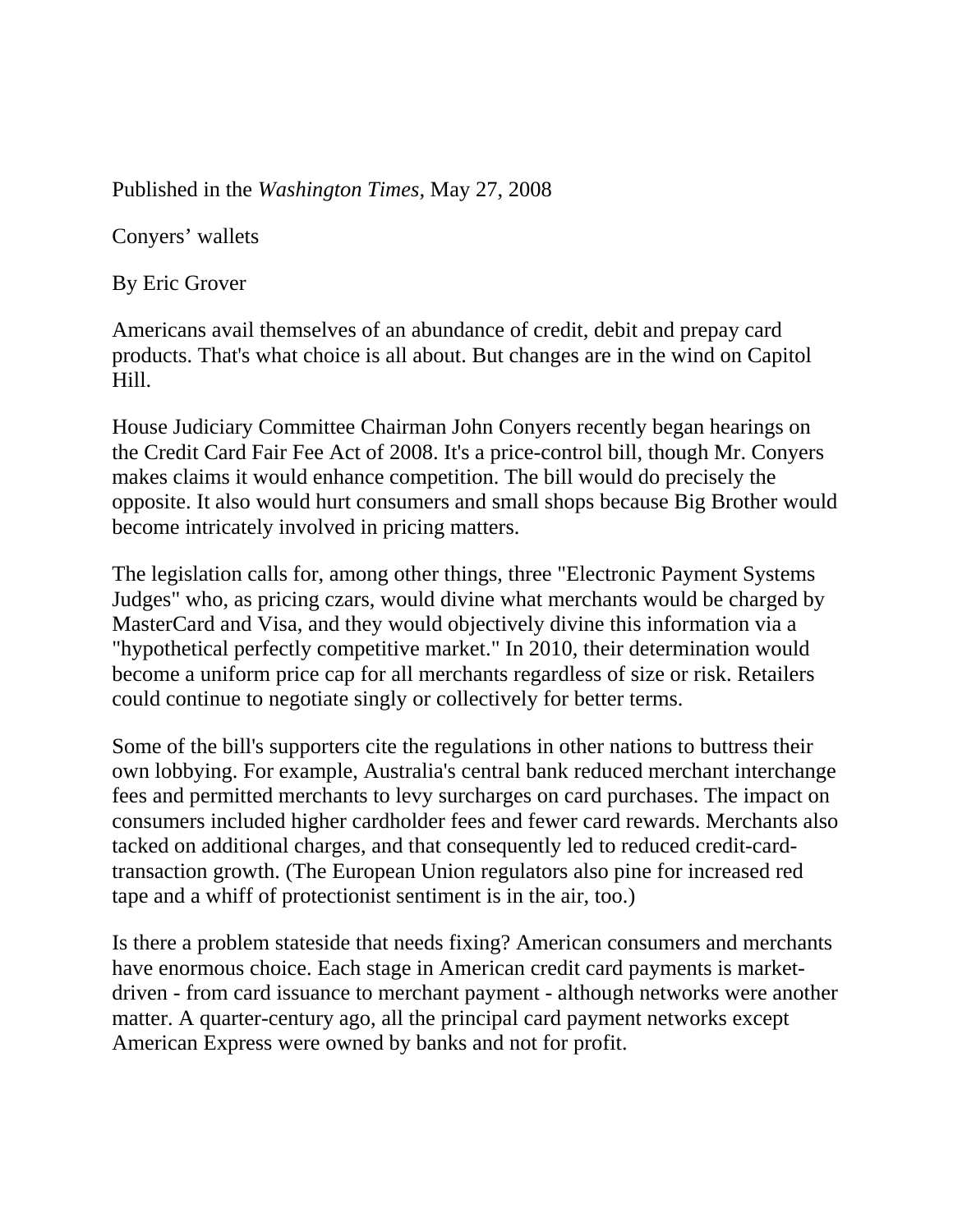However, there's been a sea change. In 2004 a lawsuit filed by the Justice Department ended MasterCard and Visa's prohibitions on "member" banks participating in Amex and Discover. Since then, Morgan Stanley divested Discover and banks spun off MasterCard and Visa.

Today, the U.S. card-payment-network market is the most competitive in the world and becoming more so. EU regulators worry about having only two pan-European card-payment networks, one of which, Visa EU, remains a bank association. In the U.S there are four full-suite networks: Amex, Discover, MasterCard and Visa; national debit networks Star and NYCE; and PayPal; all of which are commercial enterprises independent of banks.

Now look at the contrast, notwithstanding China's trade commitments to open up its domestic market, China UnionPay enjoys a protected domestic card-paymentnetwork monopoly. In Brazil, RedeCard and VisaNet have monopolies acquiring MasterCard and Visa transactions, respectively. Building payment-networking is difficult.

Nevertheless, the industry continues to attract capital and entrepreneurs. Companies like Revolution Money and Tempo are competing to drive down merchant fees.

But minimizing retailer fees implying a weaker cardholder proposition is not necessarily better. Interchange is managed to maximize value for all network participants.

Yet Mr. Conyers contends merchants are "forced" to accept payment cards. That's nonsense. Cash is the only payment merchants are compelled to accept. In fact, 7 million merchants each year choose to accept credit/debit/payment cards because they provide value, and that number is expected to grow by 9 percent in the near future.

Mr. Conyers argues MasterCard and Visa are associations "owned and controlled" by banks, implying collective price setting and an anti-trust issue. How wrong he is. The fact of the matter is that the payment networks sell their products to banks but are not controlled by banks.

American consumers will be harmed by the Credit Card Fair Fee Act because it is seeded in price controls and price controls cause shortages, reduce competition and innovation, and consequently force consumers to dip further into their wallets. And what about small, nontraditional merchants? Have the supporters of the legislation